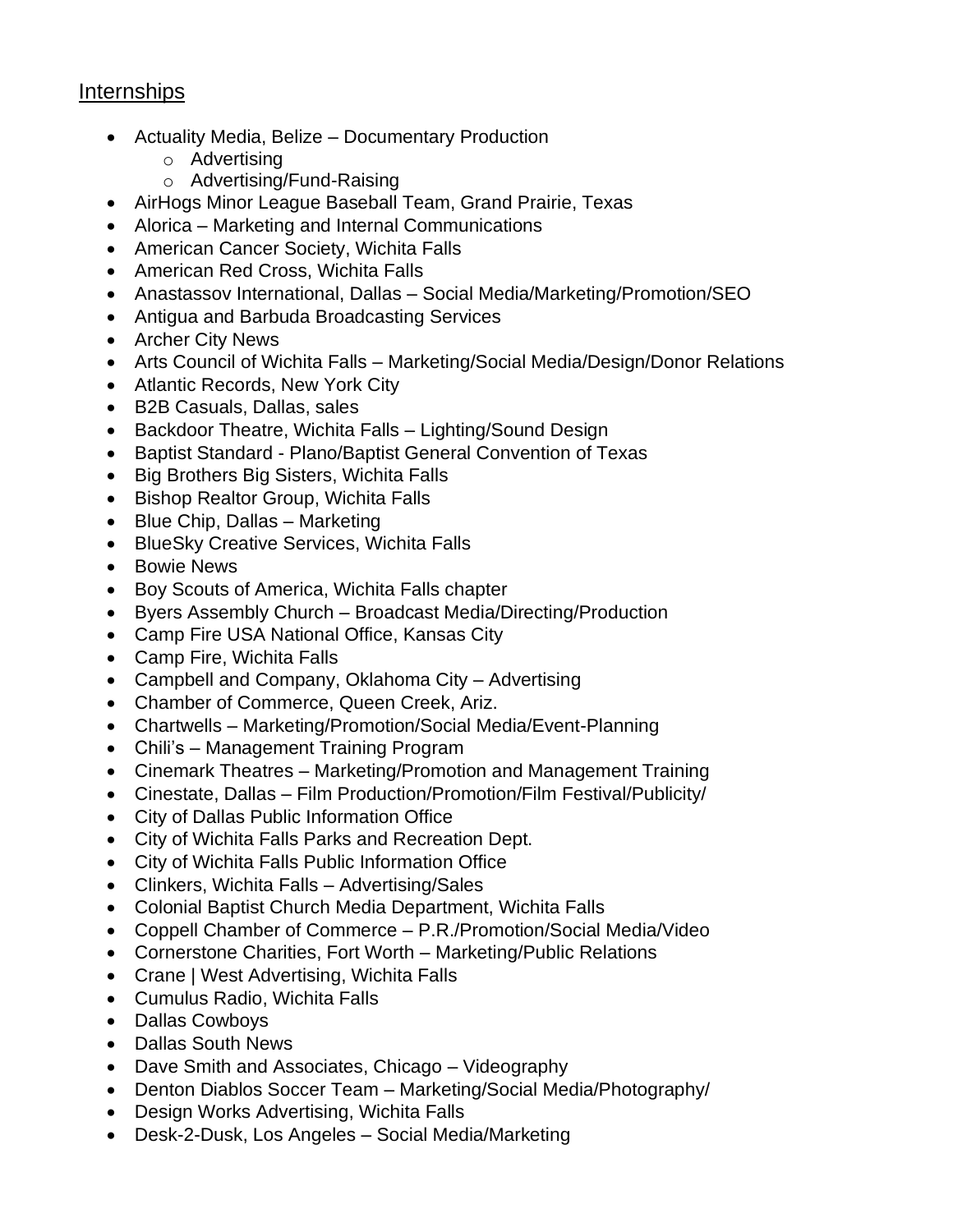- Digital Deviance, Wichita Falls Production/Design
- Dominoes, Wichita Falls Marketing
- Ebony Magazine
- Ennovative Millwork/Creations By B, Sunset, Texas Marketing/Promotion and
- ENVY Publications, Dallas
	- o Event-Planning
	- o Event-Planning
	- o Event-Planning
	- o Event-Planning
	- o Event-Planning
	- o Event-Planning
	- o Event-Planning/Graphics/Design
	- o Event-Planning/Magazine Production
	- o Event-Planning/Marketing
	- o Event-Planning/Promotion
	- o Event-Planning/Promotion
	- o Event-Planning/Promotion/Newsletter/Marketing
- Falls Media Group
- Falls Town Football Club Marketing/Event-Planning
- First Baptist Church, Wichita Falls
- First Step, Wichita Falls
- Flying L Ranch Resort, Bandera, Texas Web Site/YouTube/Social Media/
- Fort Worth Sister Cities Program Development/Promotion/Event-Planning
- Gatehouse Media Newspaper/Magazine Design Dow Jones Internship
- Grace Church, Wichita Falls Event-Planning
	- o Graphic Design/Market Research
	- o Graphics/Design
- Habitat for Humanity, Wichita Falls office Web Site/Social Media/Promotion
- Hampton Inn Management Trainee Program
- HarperCollins, New York City
- Harris ProMedia, Wichita Falls
- Hawk Ridge Golf Club, Wichita Falls Event-Planning
- Hayhurst Law, Archer City
- Helping Hearts and Hands
- Heritage Church Public Affairs Dept., Wichita Falls
- Hoegger Communications, Wichita Falls
- Holliday High School
- Hotter 'N' Hell Bicycle Race, Wichita Falls Web Site/Social Media/Marketing/
- Interfaith Ministries, Wichita Falls
- International Radio/TV Society, New York City
- Jackson Morrow Advertising, Wichita Falls
- JEI Television, Seoul, South Korea
- Jenesis Milan Marketing, Arlington, Texas
- JH Ranch, Etna, Calif. Constituent Relations and Event-Planning
- Jim McLean Golf Center, Fort Worth Marketing/Promotion
- Juvenile Diabetes Research Foundation, Dallas
- K104/KRND/KKDA Radio, Dallas
- Kathy's Bakery, Iowa Park Web Site/Social Media/Marketing/Promotion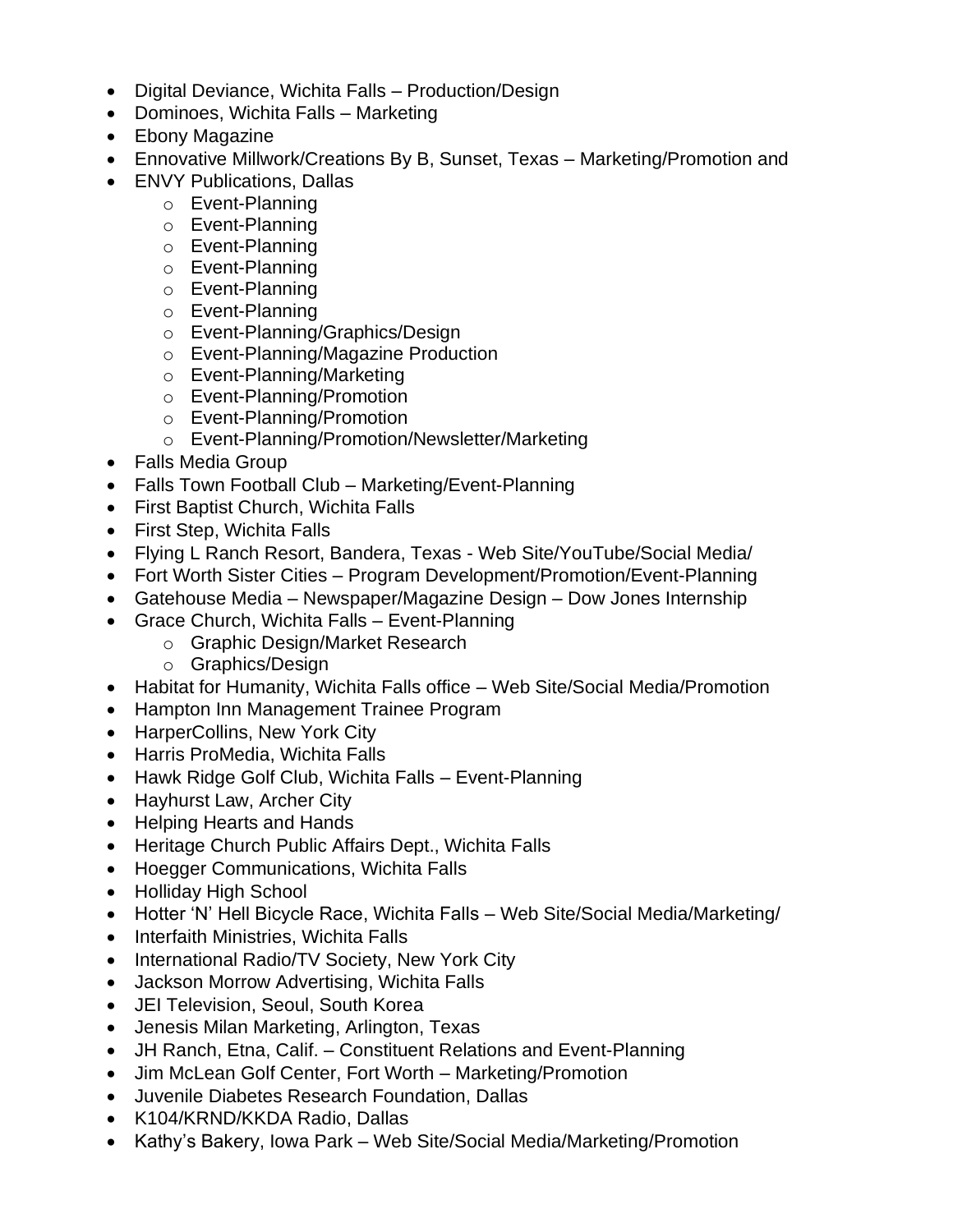- Katiebug Creations Web Site/Social Media/Marketing
- Katy Sky Group, Dallas Event-Planning
- KAUZ-Channel 6, Wichita Falls
- KENS-5 Television, San Antonio
- KFDW-Fox 4, Dallas
- KFDX-Channel 3, Wichita Falls
- KIVY-FM, Crockett, Texas
- KJTV, Lubbock
- KRIV-TV/Fox-26, Houston Advertising/Sales
- KTVT-CBS 11, Dallas
- KVWC-FM, Vernon
- KWFB-FM, Wichita Falls
- KXPN-FM (ESPN Radio), Wichita Falls
- Make-A-Wish Foundation, Dallas
- Make-A-Wish Foundation, Fort Worth
	- o Marketing
- Marketing Office, Sheppard Air Force Base, Wichita Falls
	- o Marketing/Promotion
	- o Marketing/Promotion/Graphics
	- o Marketing/Social Media
- Mayfield Events
- McDonald's Management Training Program
- MDS Training Institute, Dallas Marketing and Constituent Relations
- MLB Youth Academy, Compton, Calif. Youth Sports Camps
- MSU Admissions Office
- MSU Men's Soccer Team Video Production/Social Media/Promotion
- MSU Moffett Library
- MSU Office of Equity/Inclusion/Multicultural Affairs P.R./Social Media/
- MSU Public Information Office
- MSU Scholarship Colloquium Office Web Site/Social Media/Marketing/
- MSU Small Business Development Center
- MSU Sports Information Office
- MSU Study Abroad Office
	- o Multimedia/Design/Event-Planning/Video Production
- Murphy Nasica and Associates, Austin Political Campaigns
- Muscular Dystrophy Association, Wichita Falls
- Nappiology, Dallas Event-Planning/P.R./Design
	- o News
	- o News
	- o News
- Nordstrom Management Training
- North Texas Rehabilitation Center Marketing/Event-Planning
- North Texas United Way
- Noted Boutique Social Media/Marketing
- Notre Dame Catholic School, Wichita Falls Administration
- NUYU Teeth Whitening Marketing/Sales/Graphic Design
- Observer Media Group, St. John's, Antigua, West Indies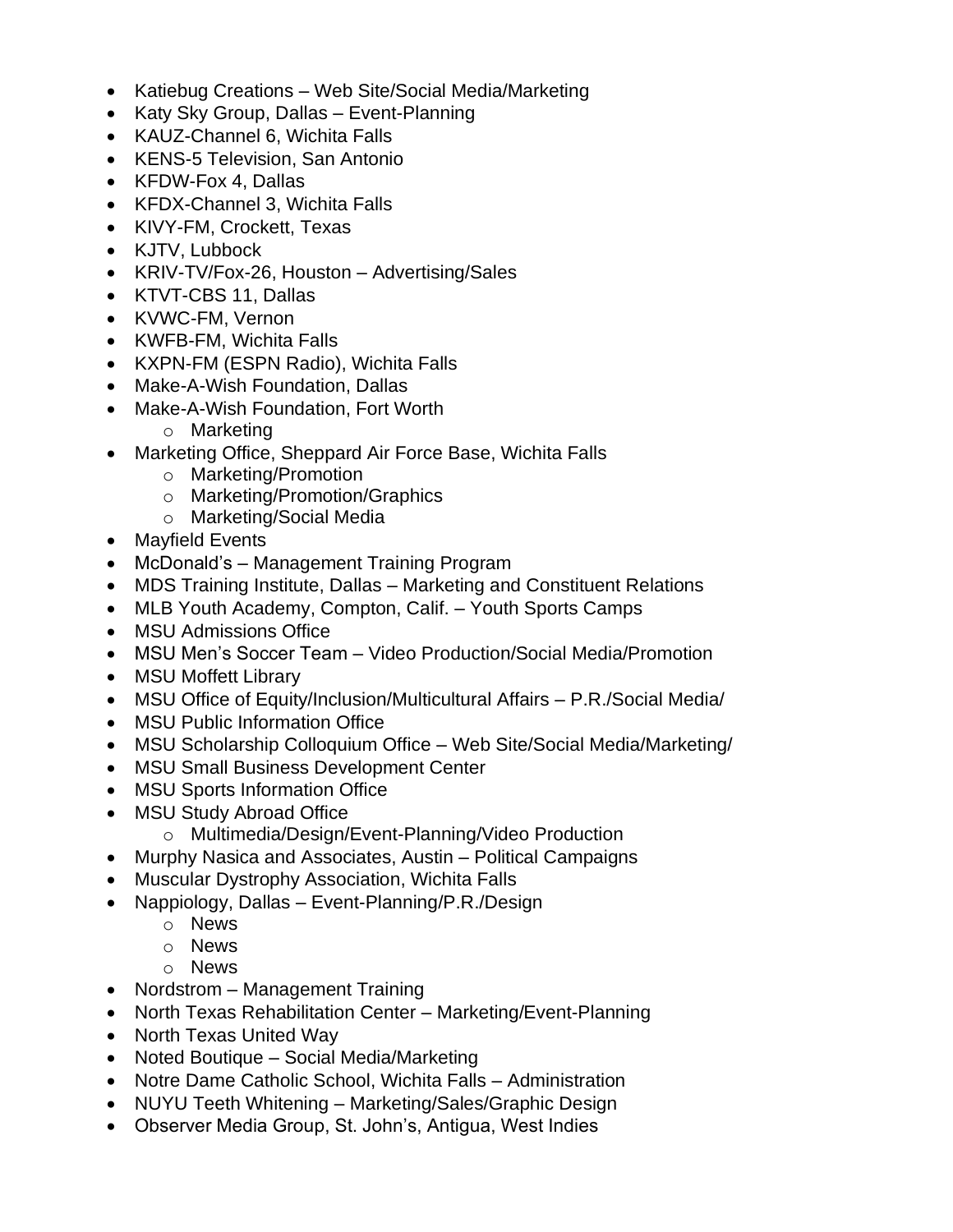- P.E.T.S. Clinic, Wichita Falls Social Media/Newsletter
	- o P.R./Promotion
	- o P.R./Promotion/Fund-Raising/Event-Planning
	- o P.R./Social Media/Event-Planning
- PHNS Inc., Dallas Marketing and Internal Affairs
	- o Photography
- Postel Family Credit Union, Marketing Dept., Wichita Falls
- Primitive Social, Lubbock Production
	- o Production
	- o Production
	- o Production/Client Relations
	- o Production/Light and Sound Design
	- o Promotion
	- o Promotions/Advertising/Creative Services
	- o Promotions/Advertising/Creative Services
- Public Information Dept., City of Arlington
- Public Information Dept., City of Wichita Falls
- Public Information Office, Sheppard Air Force Base, Wichita Falls
- Public Information Office, Wichita Falls Independent School District
- Radio Gold Broadcasting, Ghana
- Red River Nature Preserve, Wichita Falls Event-Planning/Promotion
- Rep. Mac Thornberry's office Constituent Relations
- River Bend Nature Center, Wichita Falls Event-Planning/P.R./Design/Social Media
- Riviello Communications, Boston
- Rooster GNN Photojournalism in Cuba
- Royal Estates, Wichita Falls Event-Planning o Sales
- Santa Rosa Communications, Wichita Falls
- Scripps Central Copy Desk Dow Jones Internship
- Sen. John Edwards' Office Political Campaign
- Serenity Bikes, Menomonee Falls, Wis. Marketing
- Sheppard Senator, Sheppard Air Force Base, Wichita Falls
- Smith Garden Center, Wichita Falls Marketing
	- o Social Media/Event-Planning
	- o Social Media/Newsletter/Donor Relations/Design
	- o Social Media/Promotion/Graphics
- Southwest Airlines
	- o Sports
	- o Sports
	- o Sports
	- o Sports Management/Event-Planning
- State Sen. Tom Haywood, Public Information Office
- Texoma Tech Solutions, Wichita Falls Marketing/Social Media
- The Buckle Management Trainee Program
- The Shoe Closet, Wichita Falls Web Site/Social Media/Marketing/Promotion
- Time Warner Cablevision, Wichita Falls
- Times Record News, Wichita Falls
- Townsquare Media (formerly GAP Broadcasting) (formerly Clear Channel),